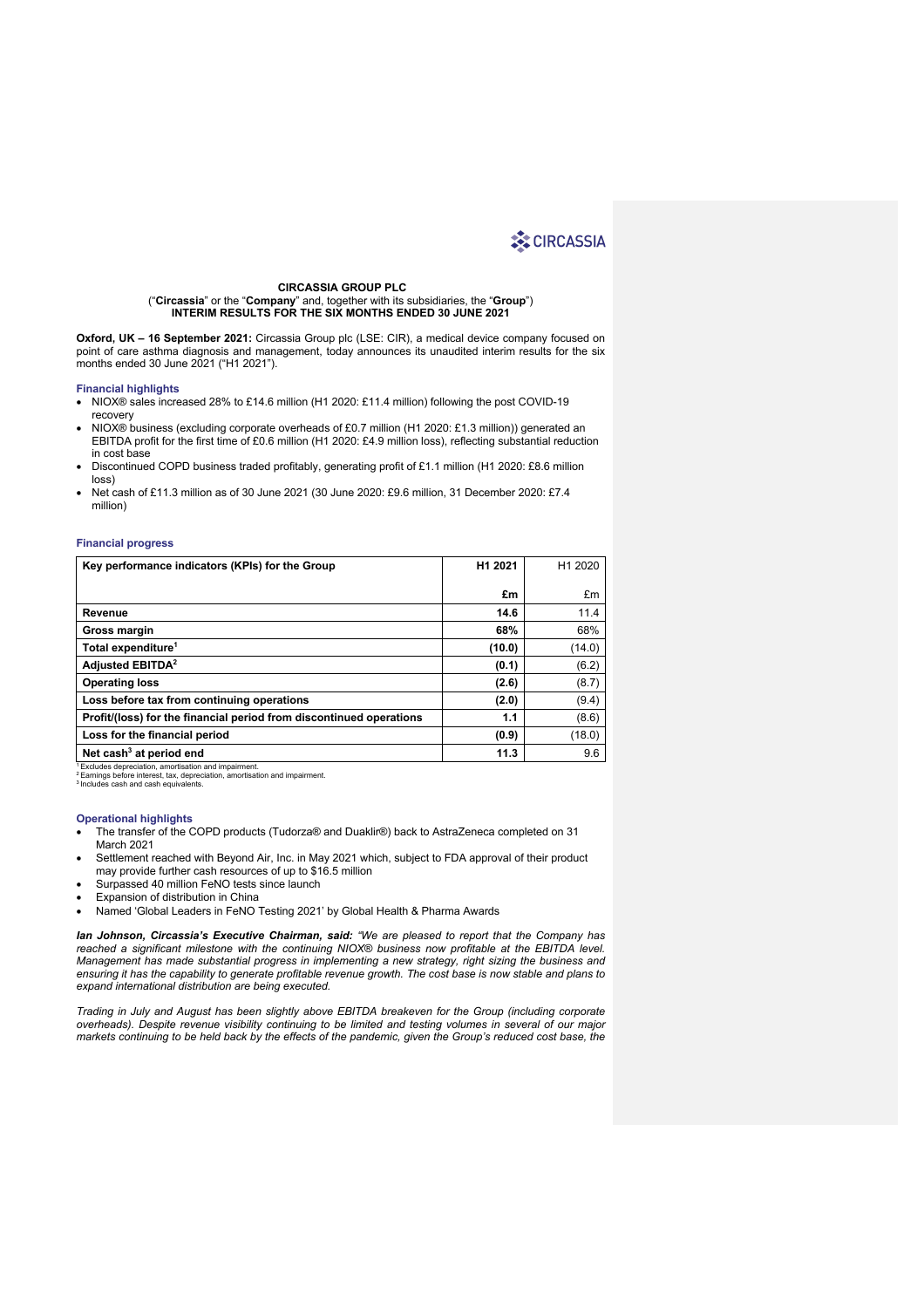Board believes the full year EBITDA performance is likely to be materially ahead of current market *expectations."*

**Contacts Circassia** Ian Johnson, Executive Chairman Tel: +44 (0) 1865 405 560 Michael Roller, Chief Financial Officer

Singer Capital Markets (Nominated Adviser and Broker) Aubrey Powell/ Jen Boorer/ Hannah Woodley Tel: +44 (0) 20 7496 3000

#### **About Circassia**

Circassia is a medical device company focused on point of care asthma diagnosis and management. Our market-leading NIOX® products are used in *clinical* settings by physicians around the world to improve asthma diagnosis and management and by leading *research* organisations conducting clinical studies on behalf of pharmaceutical companies. At present, Circassia provides products and services in around 50 countries. For more information please visit www.circassia.com.

The Company's interim results report is available online at www.circassia.com/investors/financial-reports/

#### *Forward-looking statements*

*This press release contains certain projections and other forward-looking statements with respect to the financial condition, results of operations, businesses and prospects of Circassia. The use of terms such as "may", "will", "should", "expect", "anticipate", "project", "estimate", "intend", "continue", "target" or "believe" and similar expressions (or the negatives thereof) are generally intended to identify forward-looking statements. These statements are based on current expectations and involve risk and uncertainty because they relate to events and depend upon circumstances that may or may not occur in the future. There are a number of factors that could cause actual results or developments to differ materially from those expressed or implied by these forward-looking statements. Any of the assumptions underlying these forward-looking statements could prove inaccurate or incorrect and therefore any results contemplated in the forward-looking statements may not actually be achieved. Nothing contained in this press release should be construed as a profit forecast or profit estimate. Investors or other recipients are cautioned not to place undue reliance on any forward-looking statements contained herein. Circassia undertakes no obligation to update or revise (publicly or otherwise) any forward-looking statement, whether as a result of new information, future events or other circumstances.*

### **OPERATING REVIEW**

#### **Introduction**

The first half of 2021 saw a much improved performance by the continuing NIOX® business, which is now the sole focus of the Group. Revenues grew by 28% to £14.6 million (H1 2020: £11.4 million) and for the first time in its history, the NIOX® business made a profit at EBITDA level of £0.6 million before corporate overheads (H1 2020: £4.8 million loss).

#### **Business Review**

**NIOX®** is the market leader in point of care FeNO testing for asthma and has a dominant market share outside China, with over 17,000 devices sold worldwide and the Company recently having passed 40 million tests carried out since launch.

**Clinical** sales grew by 11% compared with the first half of 2020 and were 10% higher than the second half of 2020. Recurring revenues from test kit sales were 90% of total clinical sales in H1 2021 (H1 2020: 85%). Notwithstanding ongoing disruption by the COVID-19 pandemic, the clinical business has continued to recover from its low point in the second quarter of 2020 with revenues now approximately 84% of pre pandemic levels.

In our major geographic regions H1 2021 revenues in EMEA were up 17% to £4.2 million (H1 2020: £3.6 million); Americas H1 2021 revenues were up 4% to £2.9 million (H1 2020: £2.8 million) and revenues in APAC were up 24% to £5.1 million (H1 2020: £4.1 million), benefitting from a one-off recovery in China of £0.6 million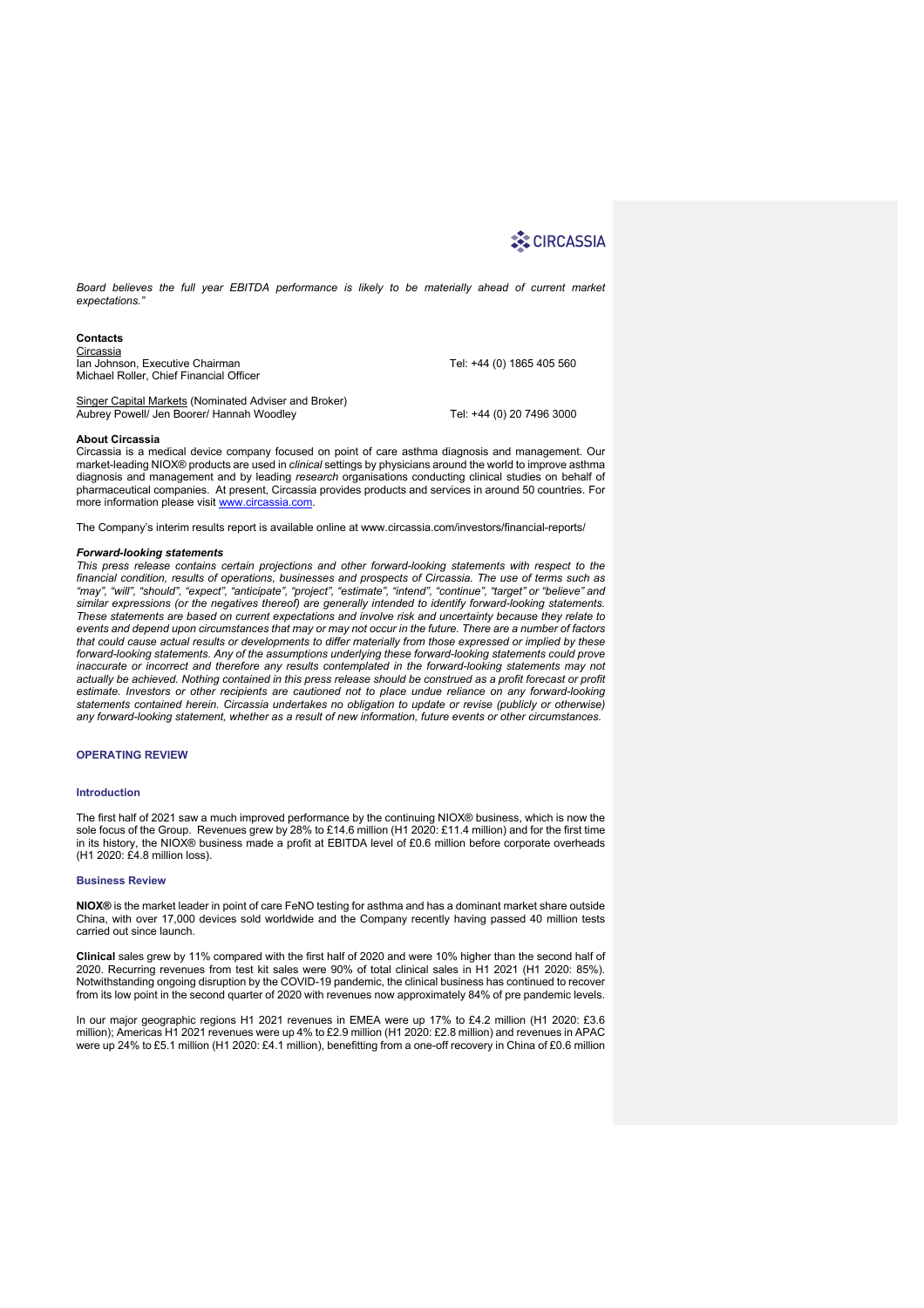from prior years. Recognising the competitive nature of the market in China, Circassia restructured the business in H1 2021, rapidly expanding indirect distribution to extend reach and breadth across the healthcare system whilst reducing direct costs.

**Research** sales more than doubled to £2.4 million in H1 2021 (H1 2020: £0.9 million) and were 50% up on H2 2020. Clinical studies have resumed, adapting to the constraints imposed by the pandemic. One of our major customers placed significant orders for devices in H1 2021 for new clinical trials starting during the course of the current year. While we do not expect this business to continue at quite such a high level in the second half and revenue flow is less predictable than Clinical sales, the medium-term outlook for this business is good. Recurring revenues from test kit sales were 54% of total research sales in H1 2021 (H1 2020: 65%), reflecting the higher number of new devices purchased in this half compared with H1 2020.

## **COPD**

The transition period involving the COPD products, Tudorza*®* and Duaklir*®,* came to an end, as expected, at the end of March 2021, whereupon the products were handed back to AstraZeneca. All amounts owing to the Group from customers have now been collected, but accrued rebate payments (principally due to Medicare and Medicaid) were £6.9 million at the end of June. These have since reduced to £5.6 million by the end of August.

The COPD business traded profitably in the first half of the year.

#### **Beyond Air**

We were pleased to be able to conclude our dispute with Beyond Air without recourse to formal arbitration proceedings, which would have been both time-consuming and expensive for both parties.

Under the terms of the original licence agreement, Circassia issued \$10.5 million of Circassia shares to Beyond Air during the first half of 2019. Under the terms of the Settlement, Circassia will surrender its rights to the LungFit® product in exchange for payments by Beyond Air for up to a maximum of \$16.5 million, payable in cash as follows:

- ·\$2.5 million within 60 days of the approval of LungFit® by the FDA ("FDA approval")
- ·\$3.5 million within 60 days of the first anniversary of FDA approval
- ·\$4.5 million within 60 days of the second anniversary of FDA approval

Circassia will also be entitled to a further royalty of 5% of net sales of LungFit®, commencing on the second anniversary of FDA approval and capped at a maximum of \$6 million.

#### **Outlook**

The Group is now exclusively focussed on point-of-care asthma diagnosis and management and having restructured the business appropriately in terms of size and capability, our attention is now to drive top-line growth. Management have developed and are at the early stages of implementing a NIOX growth strategy that will raise the awareness of the benefits of FeNO testing and NIOX**®,** significantly improve the availability of NIOX**®** worldwide by expanding distribution, optimise reimbursement and pricing and, in the medium term, explore its use in the home and workplace as greater emphasis is placed on managing patients in non-hospital locations. While the reshaping of the cost base that we have undertaken in the last 18 months is substantially complete, we will continue to ensure that good cost disciplines are maintained to permit further top-line growth to translate into increased profitability and thereby greater shareholder value.

Trading in July and August has been slightly above EBITDA breakeven for the Group (including corporate overheads). Given the Group's reduced cost base, and notwithstanding continued limited revenue visibility, the Board expects that EBITDA for the year will be materially ahead of current market expectations and with continuing cost discipline the Board is confident that the business is now capable of delivering profitable growth and achieving greater shareholder value.

### **FINANCIAL REVIEW**

The first half of 2021 has been a period of recovery for Circassia following the COVID-19 pandemic. On 31 March 2021, the Group completed the hand back of the rights to its COPD products to AstraZeneca, and as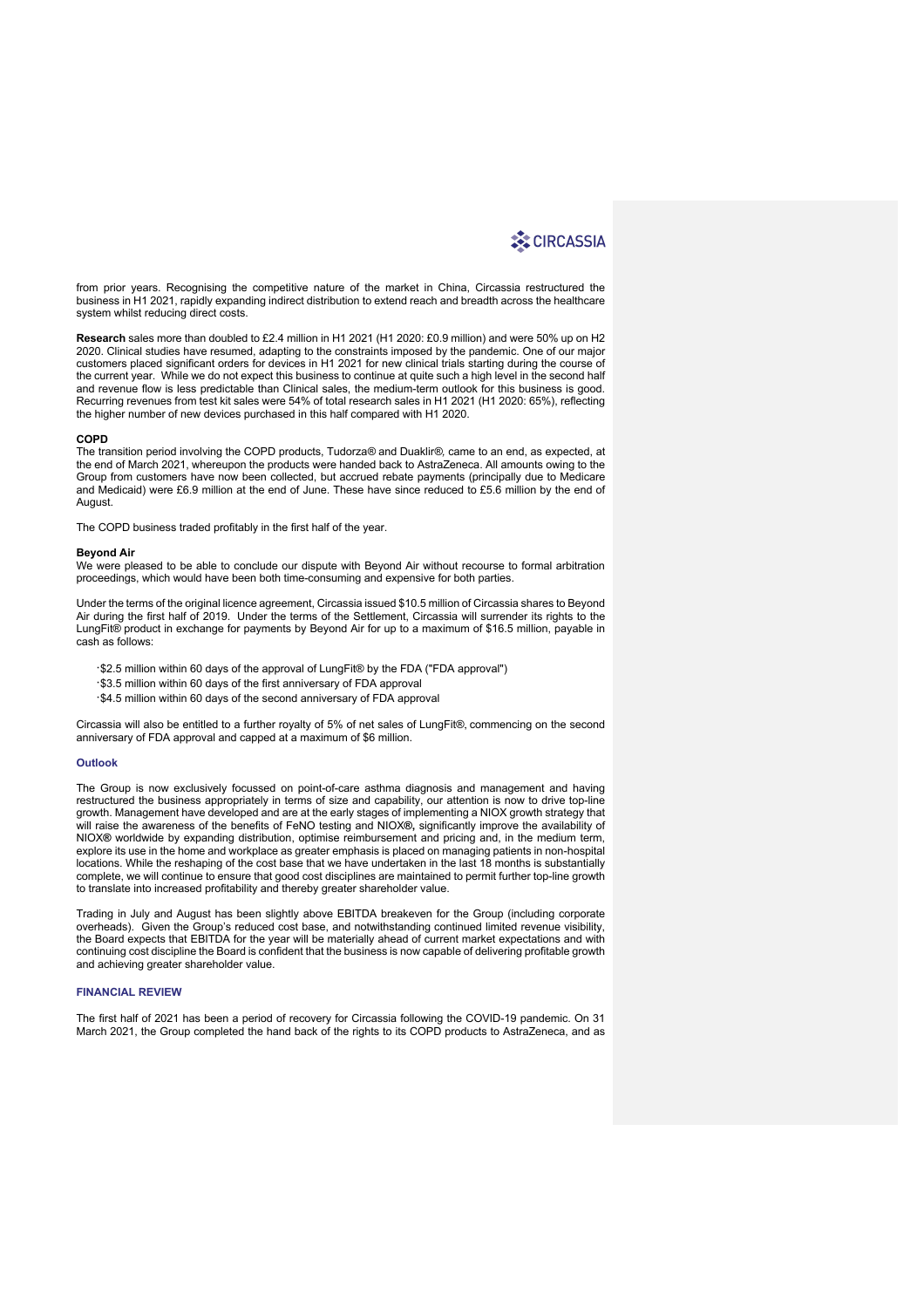such the results of the COPD business are classified as a discontinued operation in the table below. The NIOX® business represents the continuing operations of the Group.

|                                                                                                                               | Six months<br>ended<br>30 June 2021 | Six months<br>ended<br>30 June 2020 | Twelve months<br>ended<br>31 December 2020 |
|-------------------------------------------------------------------------------------------------------------------------------|-------------------------------------|-------------------------------------|--------------------------------------------|
|                                                                                                                               | £m                                  | £m                                  | £m                                         |
| Revenue                                                                                                                       | 14.6                                | 11.4                                | 23.9                                       |
| Cost of sales                                                                                                                 | (4.7)                               | (3.6)                               | (7.6)                                      |
| <b>Gross profit</b>                                                                                                           | 9.9                                 | 7.8                                 | 16.3                                       |
| Gross margin                                                                                                                  | 68%                                 | 68%                                 | 68%                                        |
| Research and development costs                                                                                                | (2.6)                               | (2.9)                               | (6.8)                                      |
| Sales and marketing costs                                                                                                     | (6.7)                               | (8.6)                               | (16.6)                                     |
| Administrative expenses                                                                                                       | (3.2)                               | (5.0)                               | (10.2)                                     |
| Adjusted EBITDA <sup>1</sup>                                                                                                  | (0.1)                               | (6.2)                               | (11.1)                                     |
| <b>Operating loss</b>                                                                                                         | (2.6)                               | (8.7)                               | (17.3)                                     |
| Other gains and (losses) - net                                                                                                | 0.1                                 | (0.6)                               | (0.9)                                      |
| Other income                                                                                                                  | 0.7                                 |                                     |                                            |
| Net finance costs                                                                                                             | (0.2)                               | (0.1)                               | (0.2)                                      |
| Loss before tax                                                                                                               | (2.0)                               | (9.4)                               | (18.4)                                     |
| Taxation                                                                                                                      |                                     |                                     | (8.4)                                      |
| Loss for the financial period from continuing operations                                                                      | (2.0)                               | (9.4)                               | (26.8)                                     |
| Profit/(loss) for the financial period from discontinued operations                                                           | 1.1                                 | (8.6)                               | (6.7)                                      |
| Loss for the financial period                                                                                                 | (0.9)                               | (18.0)                              | (33.5)                                     |
| Cash <sup>2</sup>                                                                                                             | 11.3                                | 9.6                                 | 7.4                                        |
| Earnings before interest, tax, depreciation, amortisation and impairment.<br><sup>2</sup> Includes cash and cash equivalents. |                                     |                                     |                                            |

#### **Revenue**

NIOX® revenues for the period were £14.6 million (H1 2020: £11.4 million) which include clinical sales of £12.2 million (H1 2020: £10.5 million) and research sales of £2.4 million (H1 2020: £0.9 million). NIOX® clinical revenues represent sales to physicians and hospitals for use in clinical practice and to the Company's distributors, while research sales are those to pharmaceutical companies and contract research organisations (CROs) for use in clinical studies. The increase in NIOX® sales was due to the recovery following the COVID-19 pandemic, combined with the implementation of the Company's business strategy to focus efforts entirely on the NIOX® product.

#### **Gross profit**

Gross profit on NIOX® sales was £9.9 million (H1 2020: £7.8 million), with a gross margin of 68% (H1 2020: 68%). Gross margin was in line with prior year due to a higher proportion of higher margin direct sales in China and a higher proportion of lower margin Research sales.

#### **Sales and marketing**

Sales and marketing costs decreased to £6.7 million (H1 2020: £8.6 million) which was mainly due to a reduction in the number of dedicated NIOX® sales representatives across the Group, combined with lower third-party marketing costs incurred during the COVID-19 pandemic.

#### **Other income**

Other income relates to a £0.7 million grant received from the US government under the Payment Protection Program. There are no contingencies or conditions attaching to this grant, and the amounts are not repayable.

#### **Loss after tax and loss per share**

Basic loss per share for the period was 0p (H1 2020: 5p) reflecting a loss for the financial period of £0.9 million (H1 2020: £18.0 million). The loss per share for continuing operations of 0p (H1 2020: 3p) reflecting a loss for the financial period of £2.0 million (H1 2020: £9.4 million).

**Profit from discontinued operations**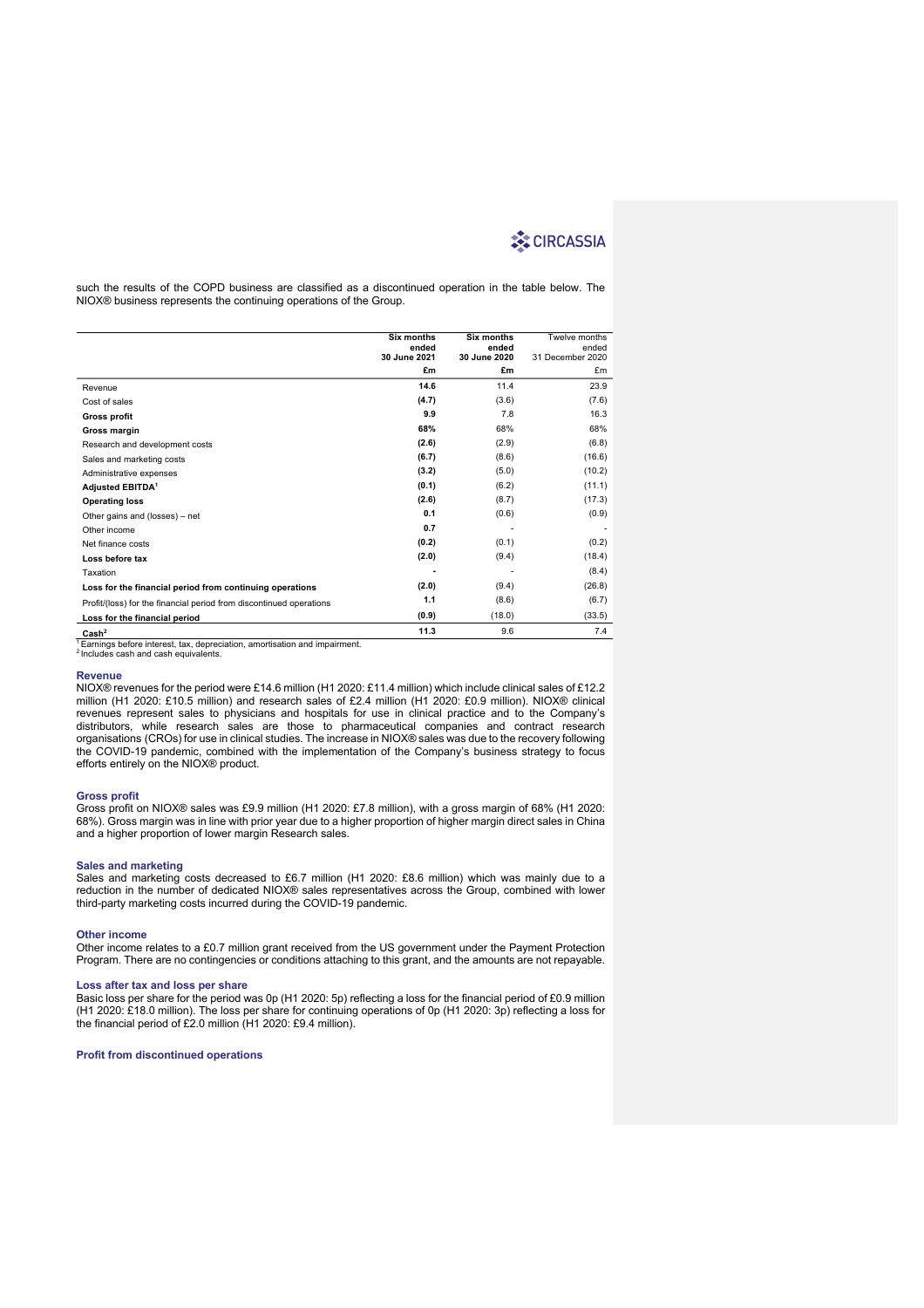Profit from discontinued operations was £1.1 million (H1 2020: £8.6 million loss). The transitional run-off period ended in March 2021, during which time minimal operating expenditure was incurred. The prior period includes several one-off items including the AstraZeneca loan write-off, offset by the associated impairment charge of the licence assets.

|                                               | Six months ended<br>30 June 2021<br>£m | Six months ended<br>30 June 2020<br>£m |
|-----------------------------------------------|----------------------------------------|----------------------------------------|
| Underlying trading profit/(loss)              | 1.1                                    | (17.7)                                 |
| Loan write-off<br>Intangible asset impairment |                                        | 123.1<br>(114.0)                       |
| Profit/(loss) from discontinued operations    |                                        | (8.6)                                  |

#### **Statement of financial position**

The Group's net assets at 30 June 2021 were £65.2 million (31 December 2020: £66.1 million).

Current liabilities at 30 June 2021 were £13.7 million (31 December 2020: £26.7 million). The decrease is mainly due to lower trade payables, in particular lower rebate accruals relating to the returned COPD products.

#### **Cash flow**

 $\overline{\phantom{a}}$ 

The Group's cash position (including cash and cash equivalents) increased from £7.4 million at 31 December 2020 to £11.3 million at 30 June 2021.

Cash used in operations during the period aggregated £0.4 million, of which £0.8 million was used in the COPD discontinued operations.

£5.0 million of equity finance was raised in the period (H1 2020: £0.2 million).

Exchange differences on cash and cash equivalents arose as a result of translation of foreign currency balances at the beginning and end of the relevant period. The exchange loss for the period was £0.2 million (H1 2020: £2.5 million gain).

**Michael Roller** Chief Financial Officer

16 September 2021

**Deleted:** year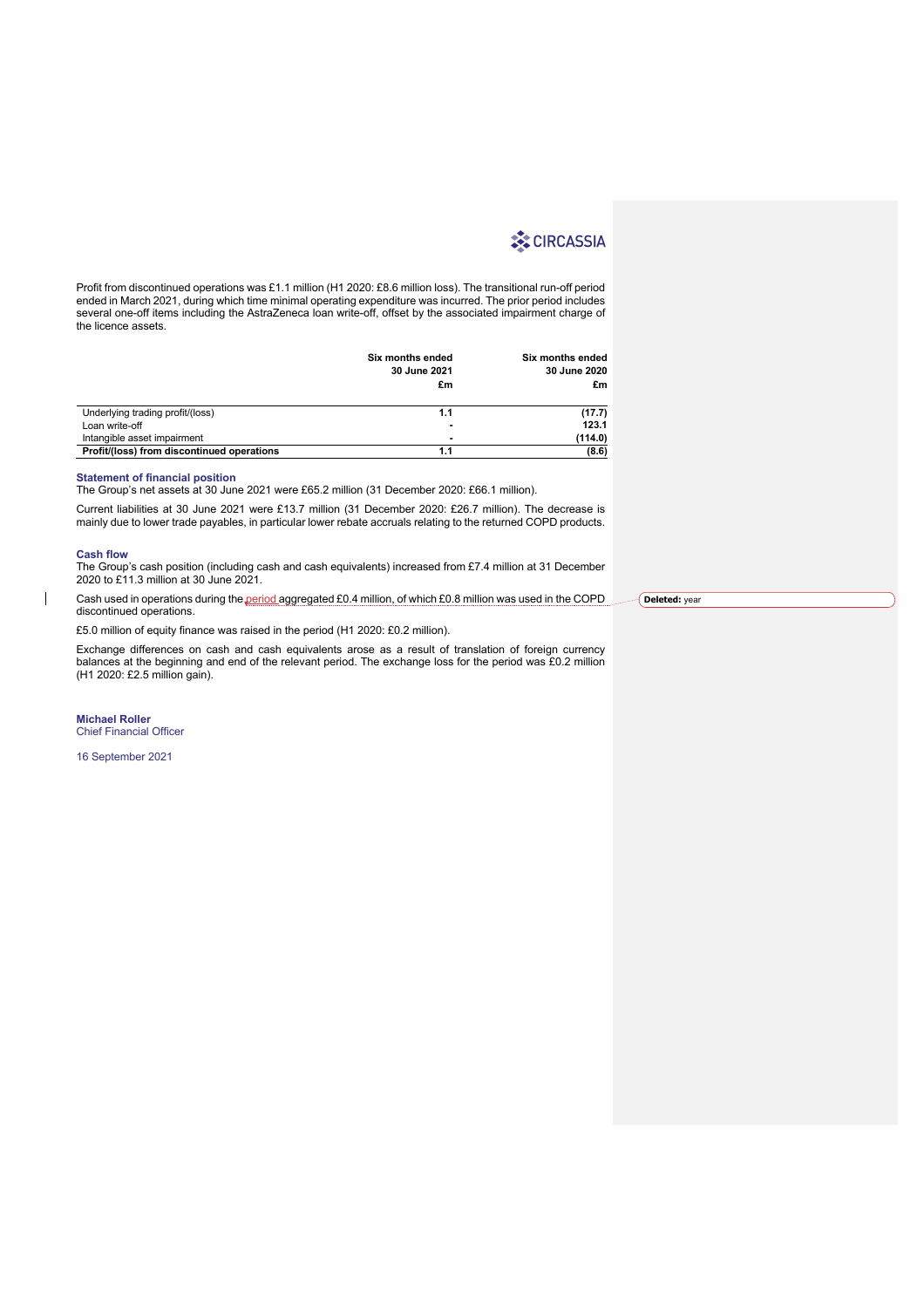#### **PRINCIPAL RISKS AND UNCERTAINTIES**

Circassia has considered the principal risks and uncertainties facing the Group for the first six months of 2021 and does not consider them to have changed from those set out on pages 32 to 39 of the 2020 Annual Report and accounts. A summary of these risks is as follows:

#### **Commercial success**

The Group's competitors, many of whom have considerably greater financial and human resources, may develop safer or more effective products or be able to compete more effectively in the markets targeted by the Group. New companies may enter these markets and novel products and technologies may become available which are more commercially successful than those being developed by the Group.

#### **Compliance with healthcare regulations**

The Group must comply with complex regulations in relation to the marketing of its devices. These regulations are strictly enforced. Failure by the Group (or its commercial partners) to comply with relevant legislation and regulations, including the US Physician Payment Sunshine Act (and equivalent legislation in other countries), the US False Claims Act, the Anti-Kickback Statute and the US Foreign and Corrupt Practices Act and regulations relating to data privacy (amongst others) and similar legislation in countries outside the United States, such as China, may result in criminal and civil proceedings against the Group.

#### **Regulatory approvals**

The Group may not obtain regulatory approval for its products that are in development. Even where products are approved, subsequent regulatory difficulties may arise, or the conditions relating to the approval may be more onerous or restrictive than the Group expects, or existing approvals might be withdrawn.

#### **Supply Chain**

The Group relies on third parties for the supply of key materials, finished products and services, including shipping. Problems at these contractors, such as technical issues, contamination, and regulatory actions may lead to delays or even loss of supply or inadequate supply of these materials, products and services during commercialisation. Some materials may only be available from one source, as is currently the case for the NIOX® devices and the sensors contained in those devices, and regulatory requirements may make substitution costly and timeconsuming.

#### **Research and development risks**

The Group relies upon its collaborations with various counterparties for the development of the NIOX® device and sensors contained in the NIOX® devices.

### **Intellectual property, knowhow, and trade secrets**

The Group may be affected by challenges relating to the validity of those patents which it owns or licenses. If these challenges are successful, then the Group may be exposed to generic competition.

The Group could also be sued for infringement of third-party patent rights. If these actions are successful, then it would have to pay substantial damages and potentially remove its products from the market. Such litigation, particularly in the United States, involves significant costs and uncertainties.

The Group may rely upon knowhow and trade secrets to protect its products and maintain a competitive advantage. This may be especially important where patent protection is limited or lacking.

The Group licenses certain intellectual property rights from third parties. If the Group fails to comply with its obligations under these licence agreements, it may enable the other party to terminate the agreement.

#### **Organisational capabilities and capacity**

The Group may be unable to successfully implement its plans for growth if it does not attract and retain employees with the requisite capabilities and experience, in appropriate numbers.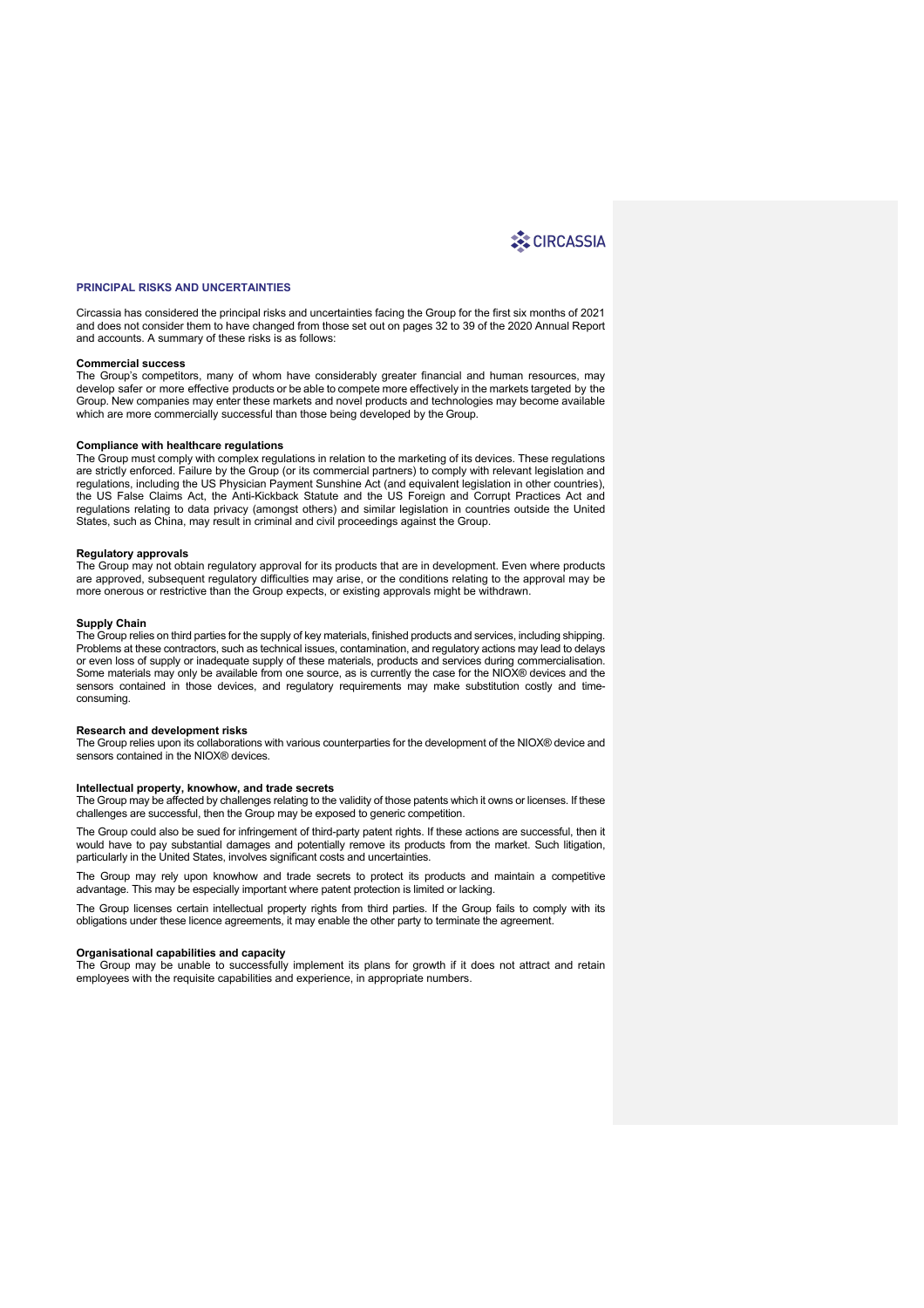#### **Financial operations**

The Group has incurred significant losses since the inception of its various businesses. However, it anticipates that it should become profit making in the near future once the effects of COVID-19 on the short-term trading of the NIOX® business have ceased.

Foreign exchange fluctuations may adversely affect the Group's results and financial condition.

#### **COVID-19**

The COVID-19 pandemic has had and continues to have an impact on healthcare systems around the world and in particular upon their ability to conduct FeNO testing at normalised pre-pandemic levels.

#### **Brexit**

There continues to be political and economic uncertainties following the United Kingdom leaving the European Union (EU) on 31 January 2020. The Group continues to face a range of risks associated with this decision. For example, the vote to leave the EU may lead to changes in the regulatory system by which medical devices are approved for use. The Group's NIOX® product is currently CE marked in accordance with European regulations. Now that the United Kingdom has left the EU, there is a plan in place to change this registration in line with the MHRA published timelines to permit sales of the device to continue in the United Kingdom.

Brexit may also result in restrictions on the movement of people which may make it harder for the Group to attract the talent it needs to support the business. The general economic uncertainty created by the process may also make it harder to enter into strategic partnerships with European companies.

The uncertainties surrounding Brexit also caused a significant depreciation in the value of sterling and continue to result in further foreign exchange volatility. This may affect the Group as indicated in the more general risk relating to financial operations set out above.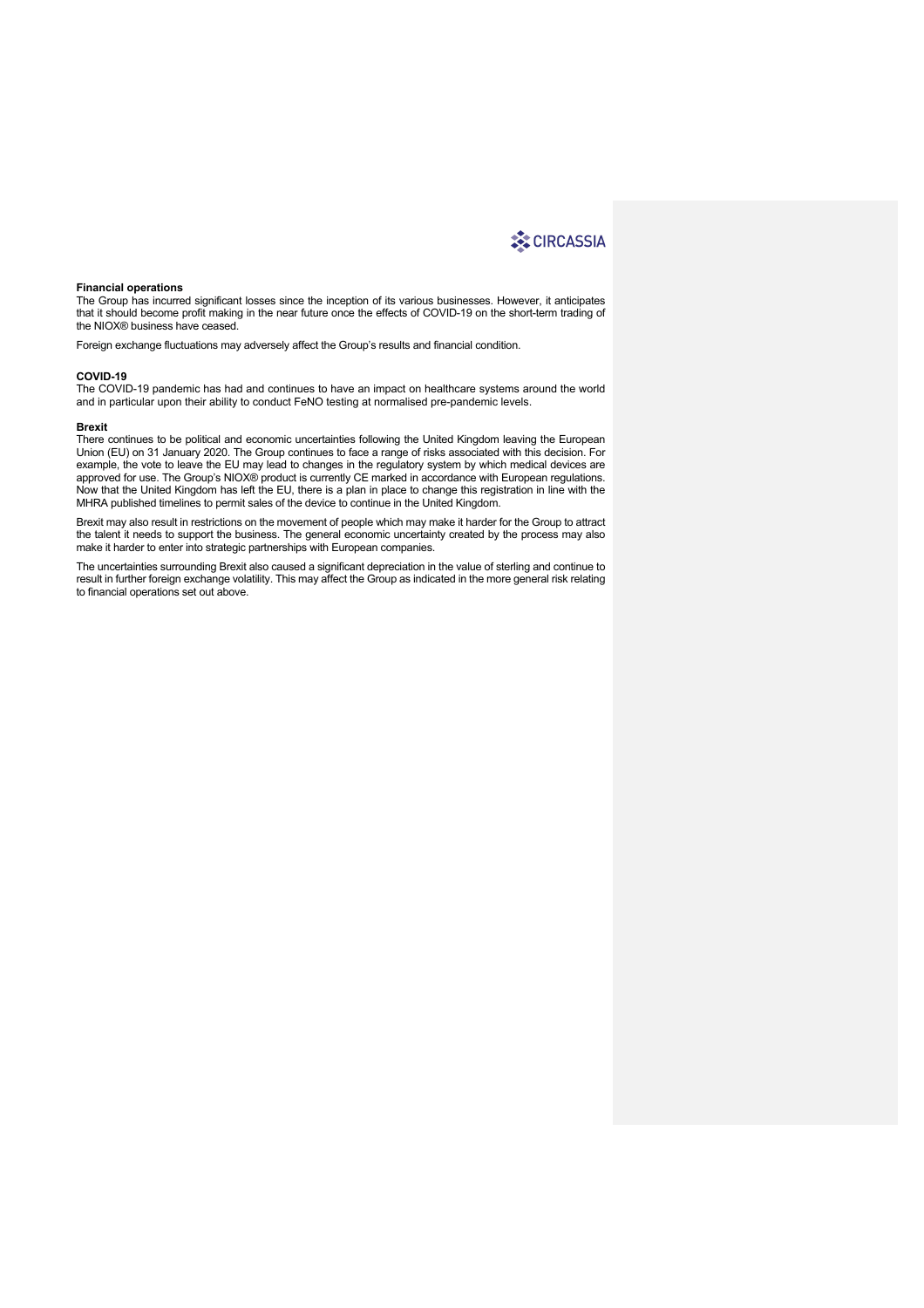#### **CONDENSED INTERIM CONSOLIDATED STATEMENT OF COMPREHENSIVE INCOME FOR THE SIX MONTHS ENDED 30 JUNE 2021**

|                                                                                                       |              | Six months<br>ended<br>30 June 2021 | Six months<br>ended<br>30 June 2020 | Twelve months<br>ended<br>31 December<br>2020 |
|-------------------------------------------------------------------------------------------------------|--------------|-------------------------------------|-------------------------------------|-----------------------------------------------|
|                                                                                                       |              | <b>Unaudited</b>                    | Unaudited                           | Audited                                       |
|                                                                                                       | <b>Notes</b> | £m                                  | £m                                  | £m                                            |
| <b>Continuing operations</b>                                                                          |              |                                     |                                     |                                               |
| Revenue from contracts with customers                                                                 | 3            | 14.6                                | 11.4                                | 23.9                                          |
| Cost of sales                                                                                         |              | (4.7)                               | (3.6)                               | (7.6)                                         |
| <b>Gross profit</b>                                                                                   |              | 9.9                                 | 7.8                                 | 16.3                                          |
| Research and development costs                                                                        |              | (2.6)                               | (2.9)                               | (6.8)                                         |
| Sales and marketing costs                                                                             |              | (6.7)                               | (8.6)                               | (16.6)                                        |
| Administrative expenses                                                                               |              | (3.2)                               | (5.0)                               | (10.2)                                        |
| <b>Operating loss</b>                                                                                 | 3            | (2.6)                               | (8.7)                               | (17.3)                                        |
| Other gains and (losses) - net                                                                        |              | 0.1                                 | (0.6)                               | (0.9)                                         |
| Other income                                                                                          |              | 0.7                                 |                                     |                                               |
| Finance costs                                                                                         |              | (0.2)                               | (0.2)                               | (0.3)                                         |
| Finance income                                                                                        |              |                                     | 0.1                                 | 0.1                                           |
| Loss before tax                                                                                       |              | (2.0)                               | (9.4)                               | (18.4)                                        |
| Taxation                                                                                              |              |                                     |                                     | (8.4)                                         |
| Loss from continuing operations                                                                       |              | (2.0)                               | (9.4)                               | (26.8)                                        |
| Profit/(loss) from discontinued operations (attributable to equity<br>holders of Circassia Group plc) | 4            | 1.1                                 | (8.6)                               | (6.7)                                         |
| Loss for the period                                                                                   |              | (0.9)                               | (18.0)                              | (33.5)                                        |
| Other comprehensive income<br>Items that may be subsequently reclassified to profit or loss           |              |                                     |                                     |                                               |
| Exchange differences on translation of foreign operations                                             |              | 4.7                                 | 6.2                                 | 7.8                                           |
| Other comprehensive income for the period, net of tax                                                 |              | 4.7                                 | 6.2                                 | 7.8                                           |
| Total comprehensive income/(expense) for the period                                                   |              | 3.8                                 | (11.8)                              | (25.7)                                        |

## **Loss per share attributable to owners of the parent during the period (expressed in £ per share)**

|                                                                   | <b>Six months</b><br>ended<br>30 June 2021 | Six months<br>ended<br>30 June 2020 | Twelve months<br>ended<br>31 December<br>2020 |
|-------------------------------------------------------------------|--------------------------------------------|-------------------------------------|-----------------------------------------------|
|                                                                   | <b>Unaudited</b>                           | Unaudited                           | Audited                                       |
| Basic and diluted loss per share                                  | £                                          | £                                   | £                                             |
| Loss per share from continuing operations<br>Total loss per share | (0.00)<br>(0.00)                           | (0.03)<br>(0.05)                    | (0.07)<br>(0.09)                              |

The notes below are an integral part of these condensed interim consolidated financial statements.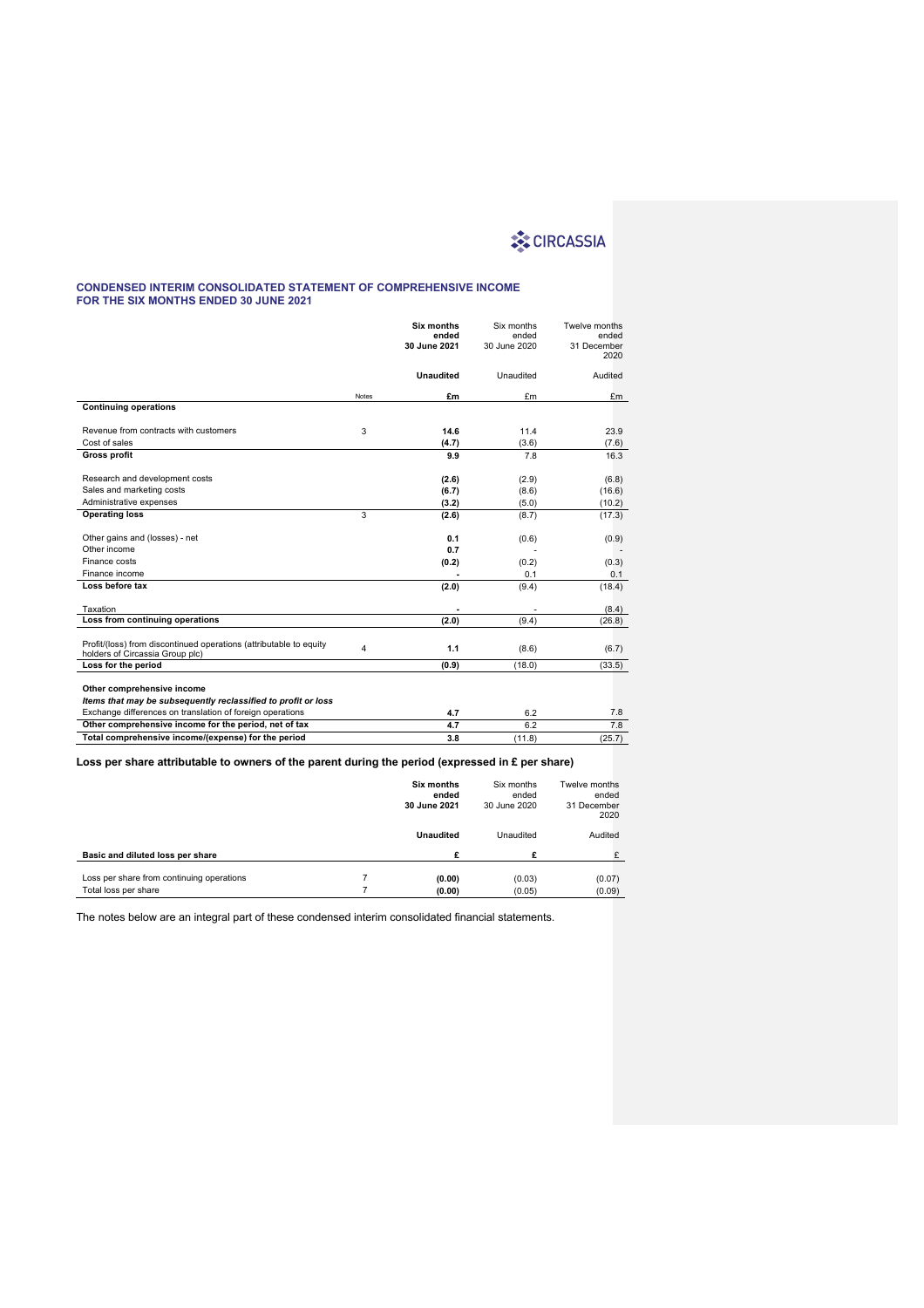### **CONDENSED INTERIM CONSOLIDATED STATEMENT OF FINANCIAL POSITION AS AT 30 JUNE 2021**

|                                          |              | 30 June<br>2021  | 30 June<br>2020 | 31 December<br>2020 |                                 |
|------------------------------------------|--------------|------------------|-----------------|---------------------|---------------------------------|
|                                          |              | £m               | £m              | £m                  |                                 |
|                                          | <b>Notes</b> | <b>Unaudited</b> | Unaudited       | Audited             |                                 |
| <b>Assets</b>                            |              |                  |                 |                     |                                 |
| <b>Non-current assets</b>                |              |                  |                 |                     |                                 |
| Property, plant and equipment            |              | 0.1              | 0.2             | 0.1                 |                                 |
| Right-of-use assets                      |              | 1.5              | 1.7             | 1.3                 |                                 |
| Goodwill                                 |              | 5.0<br>40.6      | 5.2<br>46.7     | 5.3<br>45.1         |                                 |
| Intangible assets<br>Deferred tax assets | 5            | 20.9             | 28.3            | 21.6                |                                 |
|                                          |              | 68.1             | 82.1            | 73.4                |                                 |
|                                          |              |                  |                 |                     |                                 |
| <b>Current assets</b>                    |              |                  |                 |                     |                                 |
| Inventories                              |              | 2.2              | 7.1             | 4.0                 |                                 |
| Trade and other receivables              |              | 7.9              | 23.2            | 18.3                |                                 |
| Current tax assets                       |              |                  | 0.2             |                     |                                 |
| Cash and cash equivalents                |              | 11.3             | 9.6             | 7.4                 |                                 |
|                                          |              | 21.4             | 40.1            | 29.7                |                                 |
| <b>Total assets</b>                      |              | 89.5             | 122.2           | 103.1               |                                 |
|                                          |              |                  |                 |                     |                                 |
| Equity,<br>Share capital                 |              | 0.3              | 0.3             | 0.3                 | <b>Deleted: and liabilities</b> |
| Share premium                            |              | 640.3            | 630.6           | 635.4               |                                 |
| Other reserves                           |              | 19.6             | 21.6            | 24.5                |                                 |
| Accumulated losses                       |              | (595.0)          | (578.6)         | (594.1)             |                                 |
| <b>Total equity</b>                      |              | 65.2             | 73.9            | 66.1                |                                 |
|                                          |              |                  |                 |                     |                                 |
| <b>Liabilities</b>                       |              |                  |                 |                     |                                 |
| <b>Non-current liabilities</b>           |              |                  |                 |                     |                                 |
| Lease liabilities                        |              | 1.1              | 1.3             | 0.8                 |                                 |
| Deferred tax liabilities                 | 5            | 9.5              | 9.3             | 9.5                 |                                 |
|                                          |              | 10.6             | 10.6            | 10.3                |                                 |
|                                          |              |                  |                 |                     |                                 |
| <b>Current liabilities</b>               |              |                  |                 |                     |                                 |
| Trade and other payables                 | 6            | 13.1             | 36.6            | 25.6                |                                 |
| Lease liabilities                        |              | 0.6              | 0.6             | 0.8                 |                                 |
| Contingent consideration                 |              | ÷                | 0.5             | 0.3                 |                                 |
|                                          |              | 13.7             | 37.7            | 26.7                |                                 |
| <b>Total liabilities</b>                 |              | 24.3             | 48.3            | 37.0                |                                 |
| <b>Total equity and liabilities</b>      |              | 89.5             | 122.2           | 103.1               |                                 |

The notes below are an integral part of these condensed interim consolidated financial statements.

**Ian Johnson Michael Roller** Circassia Group plc Circassia Group plc

 $\begin{array}{c} \hline \end{array}$ 

Michael Roller<br>Chief Financial Officer<br>Circassia Group plc

Registered number: 05822706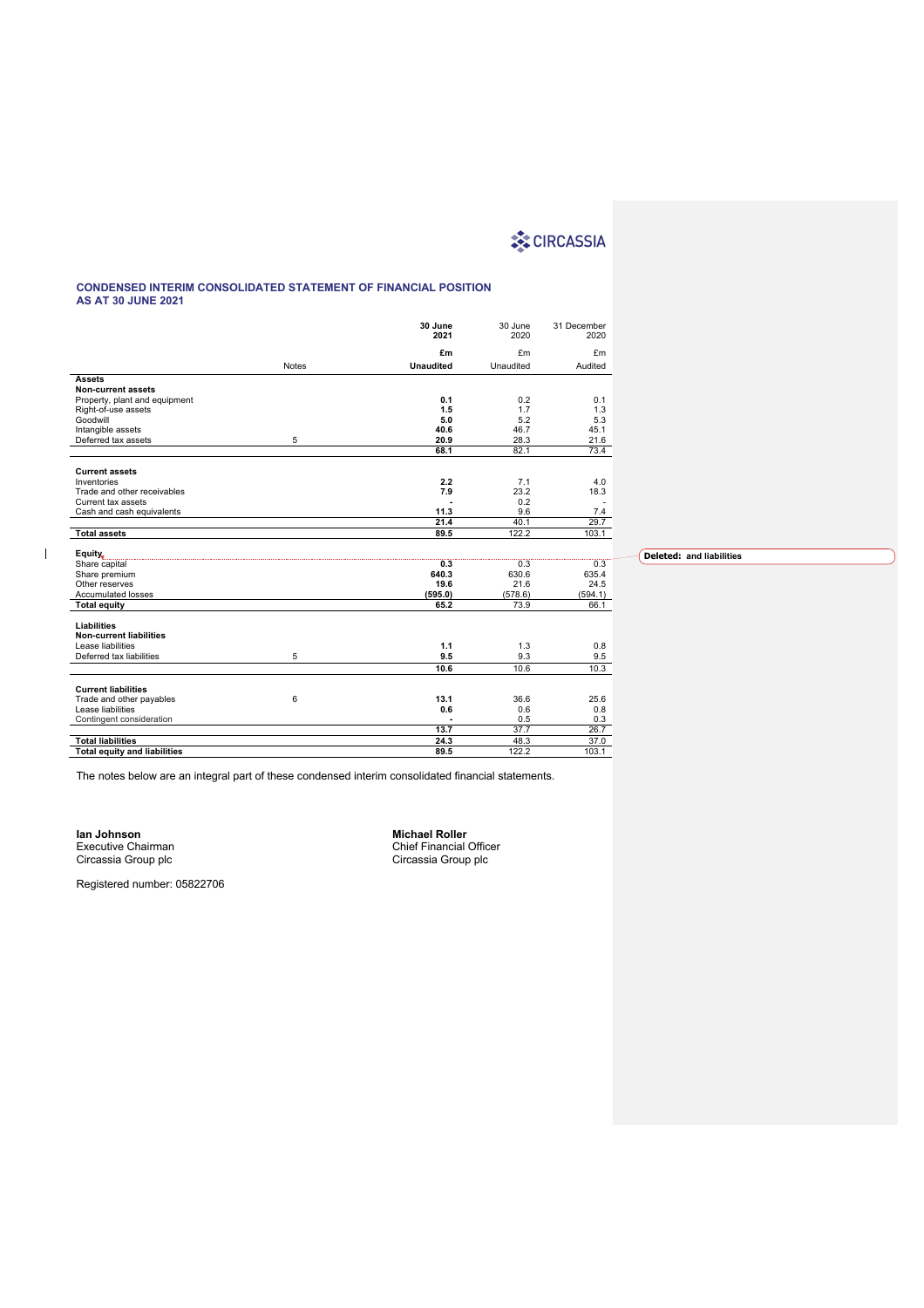#### **CONDENSED INTERIM CONSOLIDATED STATEMENT OF CASH FLOWS FOR THE SIX MONTHS ENDED 30 JUNE 2021**

|                                                                                                                      |              | Six months<br>ended<br>30 June<br>2021 | Six months<br>ended<br>30 June<br>2020 | Twelve<br>months<br>ended<br>31 December |
|----------------------------------------------------------------------------------------------------------------------|--------------|----------------------------------------|----------------------------------------|------------------------------------------|
|                                                                                                                      |              |                                        |                                        | 2020                                     |
|                                                                                                                      |              | <b>Unaudited</b>                       | Unaudited                              | Audited                                  |
|                                                                                                                      | <b>Notes</b> | £m                                     | £m                                     | £m                                       |
| Cash flows from operating activities                                                                                 |              |                                        |                                        |                                          |
| Cash used in operations                                                                                              | 8            | (0.4)                                  | (19.3)                                 | (23.9)                                   |
| Interest paid                                                                                                        |              | (0.1)                                  | (0.1)                                  | (0.2)                                    |
| Tax credit received                                                                                                  |              |                                        |                                        | 0.2                                      |
| Net cash used in operating activities                                                                                |              | (0.5)                                  | (19.4)                                 | (23.9)                                   |
| Cash flows from investing activities<br>Payments for property, plant and equipment<br>Payments for intangible assets |              |                                        | (0.3)                                  | (0.1)<br>(0.4)                           |
| Interest received                                                                                                    |              |                                        | 0.1                                    |                                          |
| Net cash used in investing activities                                                                                |              | ٠                                      | (0.2)                                  | (0.5)                                    |
| Cash flows from financing activities                                                                                 |              |                                        |                                        |                                          |
| Proceeds from issue of shares                                                                                        |              | 5.0                                    | 0.2                                    | 5.0                                      |
| Principal elements of lease payments                                                                                 |              | (0.4)                                  | (0.5)                                  | (0.7)                                    |
| Net cash generated from/ (used in) financing activities                                                              |              | 4.6                                    | (0.3)                                  | 4.3                                      |
|                                                                                                                      |              |                                        |                                        |                                          |
| Net increase/(decrease) in cash and cash equivalents                                                                 |              | 4.1                                    | (19.9)                                 | (20.1)                                   |
| Cash and cash equivalents at 1 January                                                                               |              | 7.4                                    | 27.0                                   | 27.0                                     |
| Effects of exchange rate changes on cash and cash equivalents                                                        |              | (0.2)                                  | 2.5                                    | 0.5                                      |
| Cash and cash equivalents at end of period                                                                           |              | 11.3                                   | 9.6                                    | 7.4                                      |

The notes below are an integral part of these condensed interim consolidated financial statements.

Page 10 of 16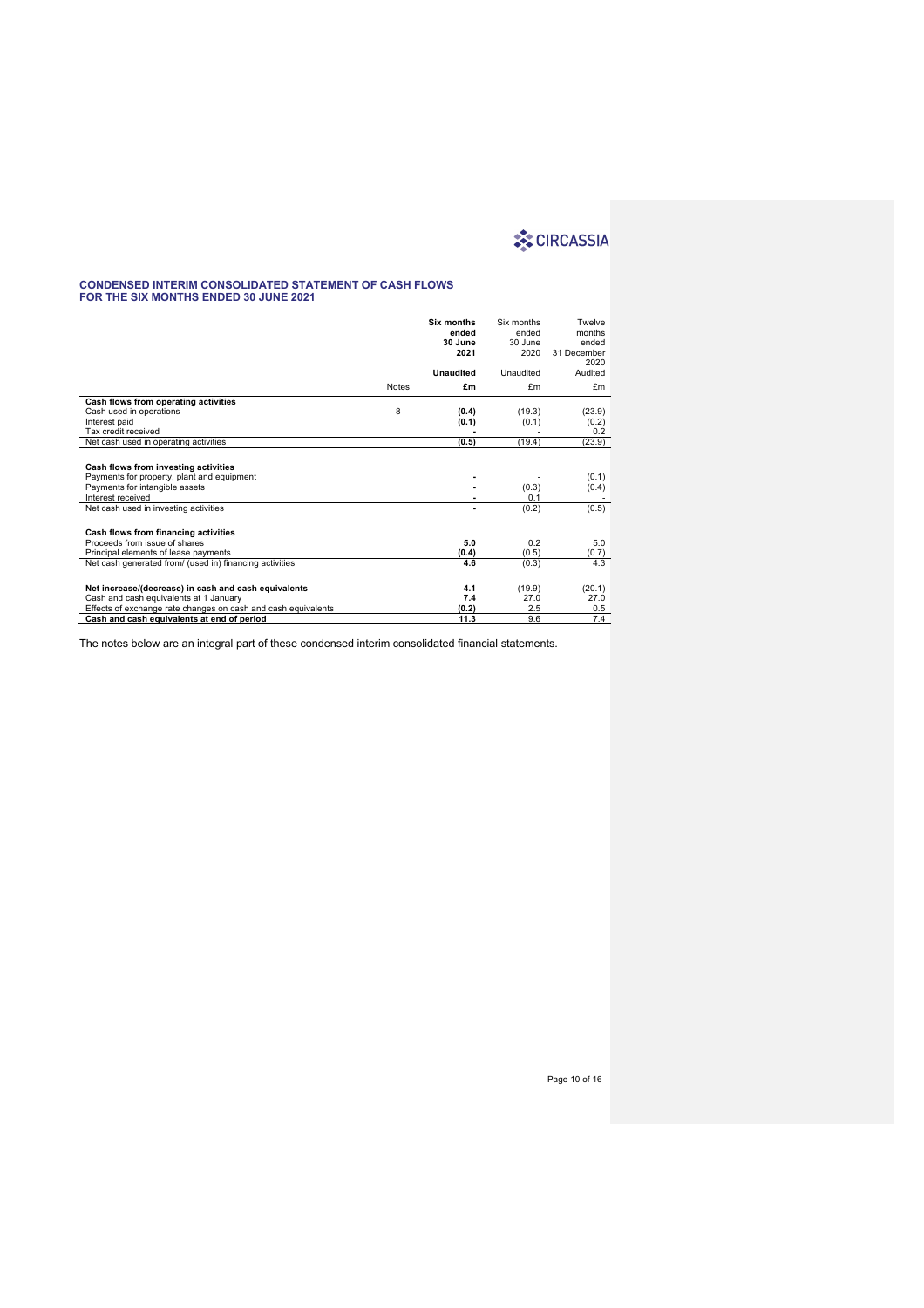### **NOTES TO THE CONDENSED INTERIM CONSOLIDATED FINANCIAL STATEMENTS**

#### **1. General information**

Circassia Group plc is a public limited company which is listed on the AIM Market of the London Stock Exchange and incorporated and domiciled in England and Wales. The address of its registered office is Northbrook House, Robert Robinson Avenue, Oxford Science Park, Oxford, Oxfordshire, England, OX4 4GA.

The condensed consolidated interim financial statements were approved for issue on 16 September 2021.

The condensed consolidated interim financial statements have not been audited or reviewed. The condensed consolidated interim financial statements do not comprise statutory accounts within the meaning of section 434 of the Companies Act 2006. Statutory accounts for the year ended 31 December 2020 were approved by the Board of Directors on 24 March 2021 and delivered to the Registrar of Companies. The report of the auditors on those accounts was unqualified, did not contain an emphasis of matter paragraph and did not contain any statement under section 498 of the Companies Act 2006.

#### **Basis of preparation**

This condensed consolidated interim financial report for the period ended 30 June 2021 has been prepared in accordance with Accounting Standard IAS 34 *Interim Financial Reporting.* 

The interim report does not include all the notes of the type normally included in an annual financial report. Accordingly, this report is to be read in conjunction with the Annual Report and accounts for the year ended 31 December 2020 and any public announcements made by Circassia Group plc during the interim reporting period*.*

#### **Going concern**

In assessing the appropriateness of the going concern assumption, the Board has considered the availability<br>of funding alongside the possible cash requirements of the Group and Company, taking into account the<br>unprecedente that there is a reasonable expectation that the Group has adequate resources to continue in operational existence for at least 12 months from the date of this report.

#### **Accounting policies**

The accounting policies adopted are consistent with those of the previous financial year and corresponding interim reporting period.

The below accounting policy has been adopted in the current financial period:

#### *Government grants*

Government grants are recognised at their fair value when there is reasonable assurance that the grant will be received and is not repayable, and the Group will comply with all attached conditions. The grant is recognised as other income in the statement of comprehensive income in the period which the costs are incurred that the grant is intended to compensate.

#### **Use of estimates and assumptions**

The preparation of interim financial statements requires management to make judgements, estimates and assumptions that affect the application of accounting policies and the reported amounts of assets and liabilities, income and expense. Actual results may differ from these estimates.

In preparing these condensed interim financial statements, the significant judgements made by management in applying the Group's accounting policies and the key sources of estimation uncertainty were the same as those that applied to the annual financial statements for the year ended 31 December 2020.

#### **Financial instruments**

The Group's financial instruments comprise cash and cash equivalents, receivables and payables arising directly from operations, and derivatives. The directors consider that the fair values of the Group's financial instruments do not differ significantly from their carrying values.

#### **2. Financial and capital risk management**

The condensed interim financial statements do not include all financial and capital risk management information and disclosures required in the annual financial statements; they should be read in conjunction

Page 11 of 16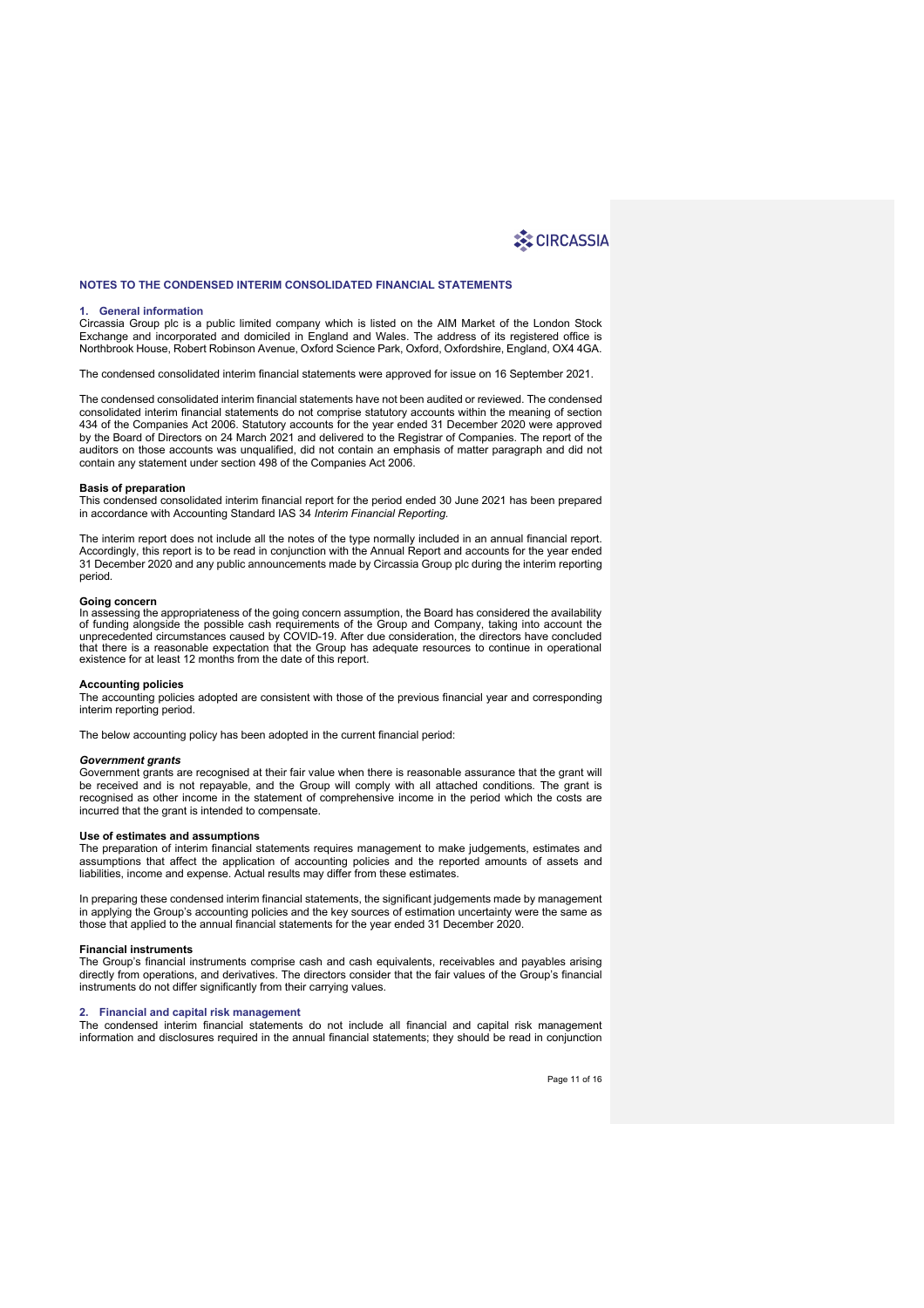with the Group's annual financial statements for the year ended 31 December 2020. The viability consideration has been disclosed in the last Annual Report and the directors believe that the position remains unchanged.

The majority of operating costs are denominated in British pound sterling, United States dollar, Swedish krona, euro and Chinese yuan. Foreign exchange risk arises from future commercial transactions and recognised assets and liabilities. The directors expect foreign exchange volatility to continue to affect the Group's results and the resulting impact will be assessed in the annual report.

#### **3. Operating segments**

The chief operating decision-maker, the Executive Chairman, examines the Group's performance from a product perspective, and has identified two reportable segments of the business:

- NIOX® relates to the portfolio of products used to improve asthma diagnosis and management by measuring fractional exhaled nitric oxide (FeNO); and
- COPD relates to the Tudorza® and Duaklir® Pressair® products marketed in the United States, where they are indicated for the maintenance treatment of patients with COPD.

The COPD business has been classified as a discontinued operation. Information about this discontinued segment is provided in note 4.

The table below presents operating loss information regarding the Group's operating segments for the periods ended 30 June 2021 and 2020, and the year ended 31 December 2020. Only the results for the Group's continuing activities are included in order to aid comparison.

|                                      | <b>NIOX®</b> | <b>Head office</b><br>costs | Total  |
|--------------------------------------|--------------|-----------------------------|--------|
|                                      | £m           | £m                          | £m     |
| Six months ended 30 June 2021        |              |                             |        |
| Revenue                              | 14.6         | ۰                           | 14.6   |
| Operating loss                       | (1.9)        | (0.7)                       | (2.6)  |
| Six months ended 30 June 2020        |              |                             |        |
| Revenue                              | 11.4         | ۰                           | 11.4   |
| Operating loss                       | (7.4)        | (1.3)                       | (8.7)  |
| Twelve months ended 31 December 2020 |              |                             |        |
| Revenue                              | 23.9         | ۰                           | 23.9   |
| Operating loss                       | (13.0)       | (4.3)                       | (17.3) |

There were no sales between the segments in either reporting period.

There have been no material changes in total assets or total liabilities from the amounts disclosed in the previous financial statements.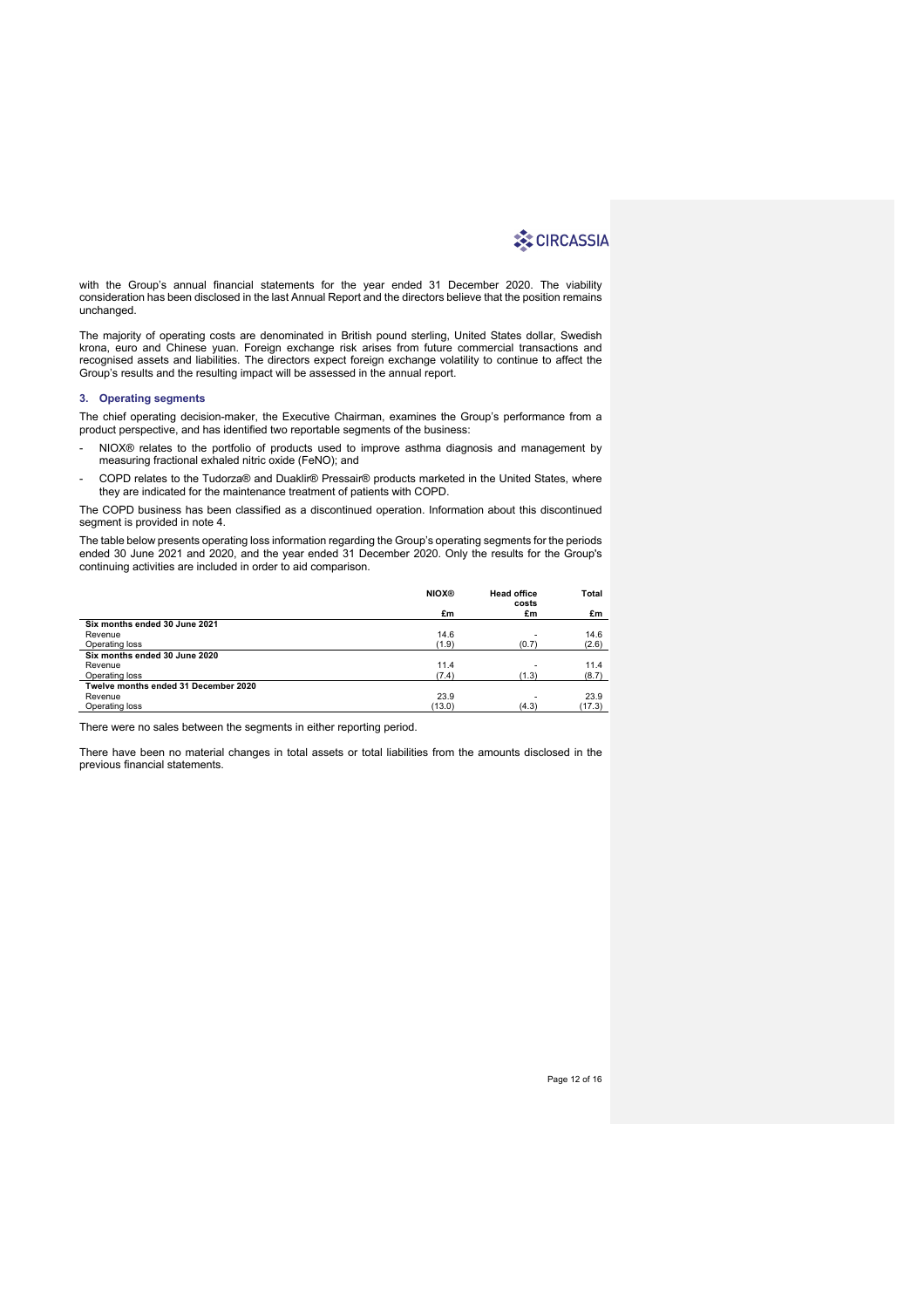#### **4. Discontinued operations**

On 27 May 2020, Circassia signed an agreement to hand back the Tudorza® and Duaklir® licences to AstraZeneca and as such, the results of the COPD operating segment are reported as a discontinued operation.

There were no assets or liabilities classified as held for sale in relation to the discontinued operation.

Financial information relating to the discontinued operation is set out below:

| Loss for the period                        |                  |               |               |
|--------------------------------------------|------------------|---------------|---------------|
|                                            | Six months       | Six months    | Twelve months |
|                                            | ended 30         | ended 30 June | ended 31      |
|                                            | <b>June 2021</b> | 2020          | December 2020 |
|                                            |                  |               |               |
|                                            | £m               | £m            | £m            |
| Revenue                                    | 2.4              | 11.6          | 22.1          |
| Cost of sales                              | (0.4)            | (1.2)         | (6.4)         |
| <b>Gross profit</b>                        | 2.0              | 10.4          | 15.7          |
|                                            |                  |               |               |
| Expenditure                                | (1.0)            | (16.6)        | (20.0)        |
| Goodwill and intangible asset impairment   |                  | (114.0)       | (114.0)       |
| <b>Operating profit/(loss)</b>             | 1.0              | (120.2)       | (118.3)       |
|                                            |                  |               |               |
| Other gains and (losses) - net             | 0.1              | 114.8         | 114.8         |
| Finance costs                              |                  | (3.2)         | (3.2)         |
| Profit/(loss) from discontinued operations | 1.1              | (8.6)         | (6.7)         |
|                                            |                  |               |               |
| Cashflow                                   |                  |               |               |
| Net cash outflow from operating activities | (0.8)            | (6.1)         | (9.8)         |
| Net cash used in discontinued operations   | (0.8)            | (6.1)         | (9.8)         |

Other gains and losses include £nil (30 June 2020: £123.1 million gain) relating to the write off of the AstraZeneca loan and accrued interest, and £0.1 million gain (30 June 2020: £8.3 million loss) on foreign exchange.

Finance costs include £nil (30 June 2020: £3.0 million) of interest charged on the loan from AstraZeneca, and £nil (30 June 2020: £0.2 million) relating to the unwinding of discounts on amounts payable to AstraZeneca.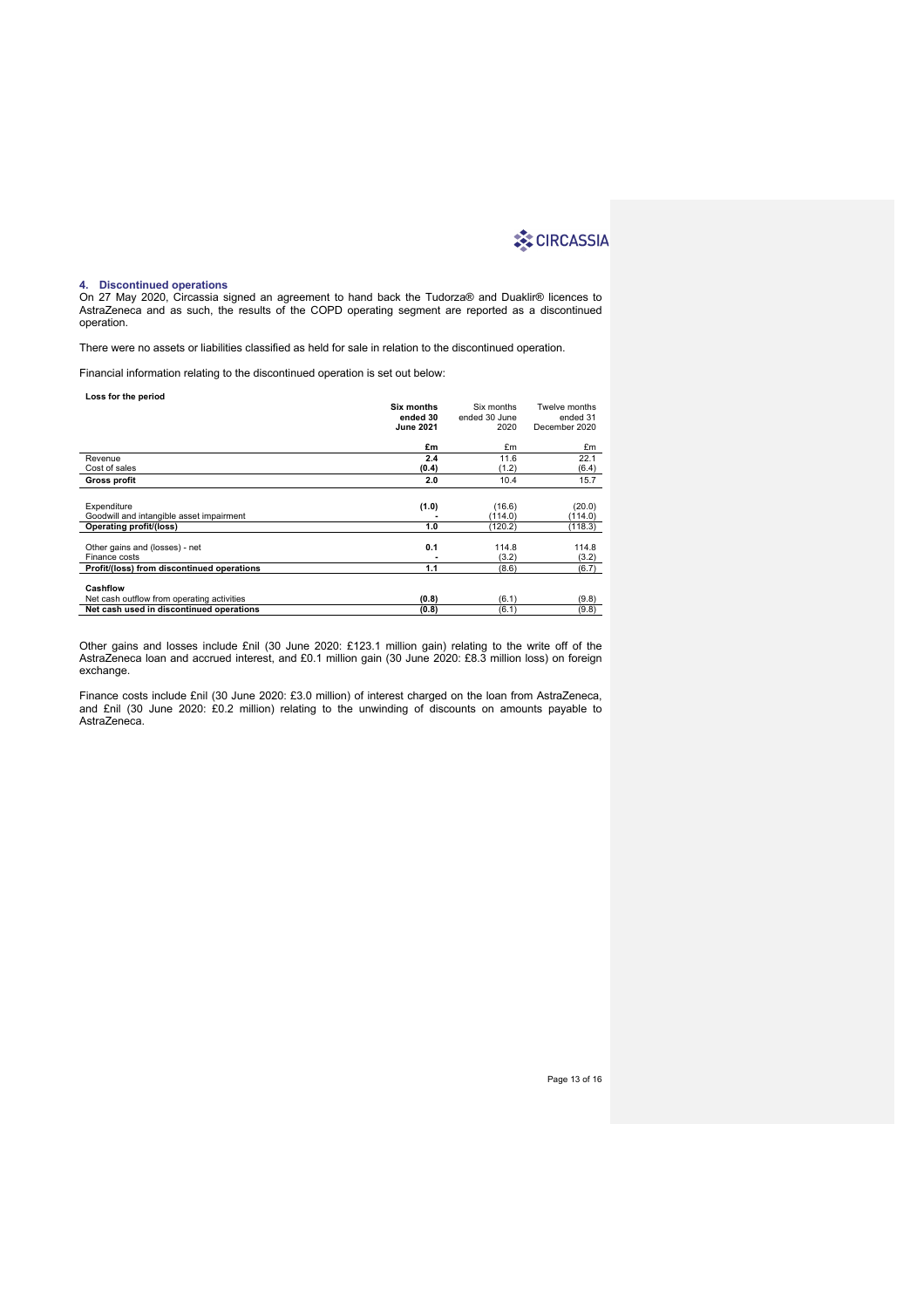## **5. Deferred taxation**

|                                    | Intangibles  | Tax losses   | Net deferred tax<br>asset |
|------------------------------------|--------------|--------------|---------------------------|
|                                    | £m           | £m           | £m                        |
| At 31 December 2020                | 9.5          | (21.6)       | (12.1)                    |
| At 30 June 2020                    | 9.3          | (28.3)       | (19.0)                    |
| At 30 June 2021                    | 9.5          | (20.9)       | (11.4)                    |
|                                    | 30 June 2021 | 30 June 2020 | 31 December<br>2020       |
|                                    | £m           | £m           | £m                        |
| Deferred tax liabilities           | 9.5          | 9.3          | 9.5                       |
| Deferred tax assets                | (20.9)       | (28.3)       | (21.6)                    |
| <b>Total deferred tax position</b> | (11.4)       | (19.0)       | (12.1)                    |

The Group has the following unrecognised potential deferred tax assets as at:

|                                       | 30 June 2021 | 30 June 2020 | 31 December<br>2020 |
|---------------------------------------|--------------|--------------|---------------------|
|                                       | £m           | £m           | £m                  |
| Losses                                | 76.2         | 64.4         | 76.0                |
| Total unrecognised deferred tax asset | 76.2         | 64.4         | 76.0                |
|                                       |              |              |                     |

## **6. Trade and other payables**

|                                 | 30 June 2021 | 30 June 2020 | 31 December<br>2020 |
|---------------------------------|--------------|--------------|---------------------|
|                                 | £m           | £m           | £m                  |
| Trade payables                  | 1.1          | 6.3          | 5.2                 |
| Social security and other taxes | 0.2          | 0.6          | 0.5                 |
| Accruals                        | 11.7         | 18.2         | 18.9                |
| Other payables                  | 0.1          | 11.5         | 1.0                 |
| Total trade and other payables  | 13.1         | 36.6         | 25.6                |

Page 14 of 16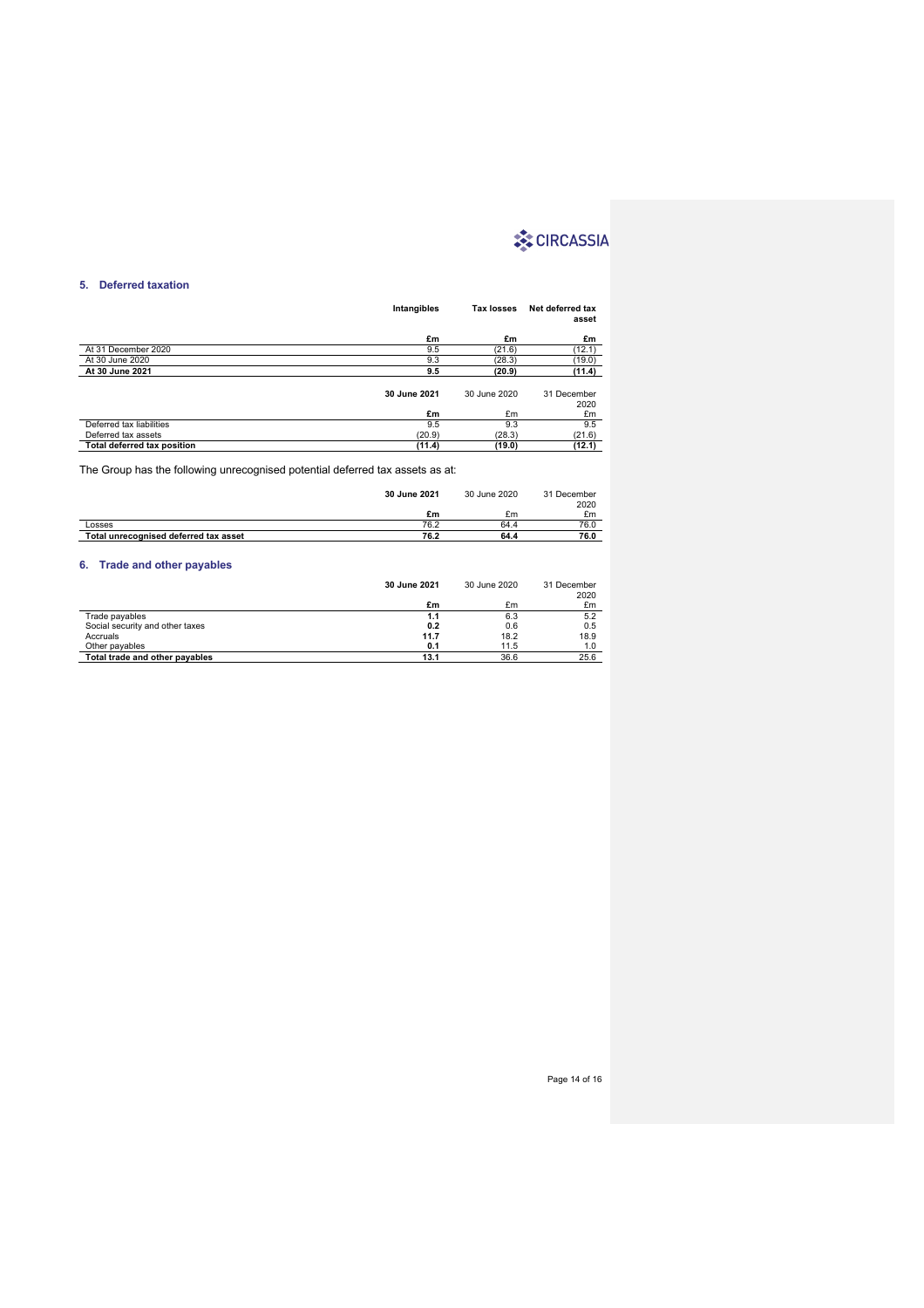## **7. Loss per share**

| Basic and diluted loss per share                                                                     | Six months<br>ended 30 June<br>2021 | Six months<br>ended 30 June<br>2020 | Twelve months<br>ended 31<br>December 2020 |
|------------------------------------------------------------------------------------------------------|-------------------------------------|-------------------------------------|--------------------------------------------|
|                                                                                                      | £                                   | £                                   | £                                          |
| From continuing operations                                                                           | (0.00)                              | (0.03)                              | (0.07)                                     |
| From discontinued operations                                                                         | (0.00)                              | (0.02)                              | (0.02)                                     |
| Total basic and diluted loss per share attributable to the ordinary<br>equity holders of the Company | (0.00)                              | (0.05)                              | (0.09)                                     |
|                                                                                                      | Six months<br>ended 30 June<br>2021 | Six months<br>ended 30 June<br>2020 | Twelve months<br>ended 31<br>December 2020 |

| Weighted average number of shares | 408.599.132 | 348.722.920 | 381.859.840 |
|-----------------------------------|-------------|-------------|-------------|

#### **8. Cash used in operations**

**Reconciliation of loss before tax to net cash used in operations**

|                                                       | Six months<br>ended 30 June<br>2021 | Six months<br>ended 30 June<br>2020 | Twelve months<br>ended 31<br>December 2020 |
|-------------------------------------------------------|-------------------------------------|-------------------------------------|--------------------------------------------|
|                                                       | £m                                  | £m                                  | £m                                         |
|                                                       |                                     |                                     |                                            |
| Loss from continuing operations before tax            | (2.0)                               | (9.4)                               | (18.4)                                     |
| Profit/(loss) from discontinued operations before tax | 1.1                                 | (8.6)                               | (6.7)                                      |
| Loss before tax                                       | (0.9)                               | (18.0)                              | (25.1)                                     |
| Adjustment for:                                       |                                     |                                     |                                            |
| Finance income                                        |                                     | (0.1)                               | (0.1)                                      |
| Finance costs                                         | 0.1                                 | 3.3                                 | 3.5                                        |
| Depreciation charge of property, plant and equipment  |                                     | 0.2                                 | 0.3                                        |
| Depreciation charge of right-of-use assets            | 0.4                                 | 0.4                                 | 0.8                                        |
| Amortisation charge of intangible assets              | 2.1                                 | 5.7                                 | 7.9                                        |
| Impairment of intangible assets                       |                                     |                                     | 0.8                                        |
| Impairment of property, plant and equipment           |                                     |                                     | 0.1                                        |
| Loss on disposal of intangible assets                 |                                     | 114.0                               | 114.0                                      |
| Gain on loan write off                                |                                     | (123.1)                             | (123.0)                                    |
| Share based payment (credit)/charge                   | (0.2)                               | 0.7                                 | 2.0                                        |
| Foreign exchange on non-operating cash flows          | (0.9)                               | 7.6                                 | 8.7                                        |
| Changes in working capital:                           |                                     |                                     |                                            |
| Decrease/(increase) in trade and other receivables    | 8.5                                 | (6.7)                               | (3.9)                                      |
| Decrease in inventories                               | 1.7                                 |                                     | 2.9                                        |
| Decrease in trade and other payables                  | (11.2)                              | (3.3)                               | (12.8)                                     |
|                                                       |                                     |                                     |                                            |
| Cash used in operations                               | (0.4)                               | (19.3)                              | (23.9)                                     |

**9. Related party transactions**

There have been no new IAS 24 related-party transactions in the first six months of the current financial year.